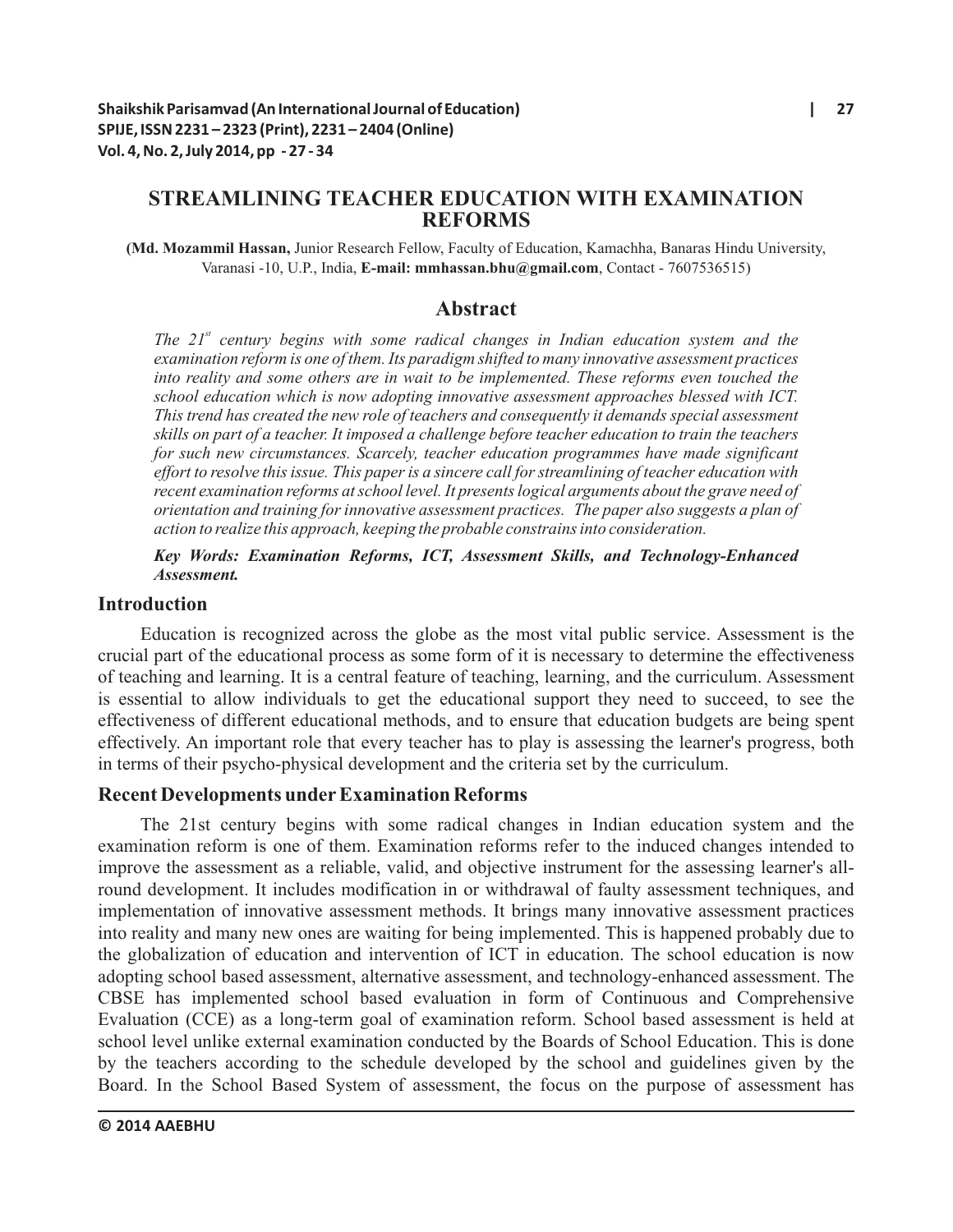changed. Now, it includes readiness testing, screening of development, evaluation of performance in cognitive, affective and psychomotor domains more frequently, systematically and effectively. There is also a scope of self-assessment and peer-assessment as alternative assessment methods.

#### **ICTin Assessment**

ICT stand for information and communication technology and may be defined as a "diverse set of technological tools and resources used to communicate, and to create, disseminate, store, and manage information" (Blurton, 1999, p.1). It includes computers, the Internet, broadcasting technologies (radio and television), and telephony. In assessment practices, the use of ICT is increasing day by day. CBSE is paying attention to computerization and digitalization of assessment system and acknowledged the evaluation of answer sheets digitally. The board has also decided to available the evaluated answer sheets to concern student through email. It is already started from session 2013-2014. These steps lead to develop a system of Technology-Enhanced Assessment, which refers the use of technology to extend or add value to assessment and feedback process (JISC, 2010). It includes digital evaluation of answer sheets and provides feedback to the learner. The online examination and on-demand examination are also gaining popularity. National Institute of Open Schooling, India (NIOS) has introduced ICT based On-Demand Examination (ODE) at Secondary and Senior Secondary stages of Education. It is again imposed the need of training of teachers for technology-enhanced assessment.

## **Status of Assessment Practices in Schools**

CBSE has published the data about implementation status of CCE in its schools and expressed the dissatisfaction towards teachers' performance under CCE. The board has remarked that the teachers need to maintain methodical documentation of student's behaviors as evidences of Co Scholastic Assessment and they must plan multidisciplinary, values based and group projects for their students as assessment for learning (CBSE, 2013a). This remark also highlights the crucial role of teachers in the success of new assessment system. Therefore mere adoption of innovative assessment practices in schools can't ensure their effectiveness in providing quality education. The studies also revealed the poor implementation of CCE in schools. The teachers are not adequately prepared for the effective execution of CCE and need proper training (Hassan, 2010; Kothari & Thomas, 2012; Singhal, 2012). The implementation of CCE in its real essence is a big challenge in a country like India (Kalia, Arora & Sharma, 2012).

#### **Assessment skills forTeachers**

A teacher should equip with the assessment skills according to the demand of the profession. Assessment skills refer to the set of skills necessary for the practicing the existing assessment techniques proficiently. This definition confirms dynamic nature of term 'assessment skills', as the set of skills chances with respect to time and place. It laid emphasis on the proficiency standards which stands for the degree of expertise of the practitioner in assessment and evaluation. In other words, proficiency standards explain 'how well teachers conceptualized assessment, and how well can they do it'.

According to the Standards for Teacher Competence in Educational Assessment of Students (1990) teachers should be skilled in following areas:

• Selection and development of assessment methods appropriate for instructional decisions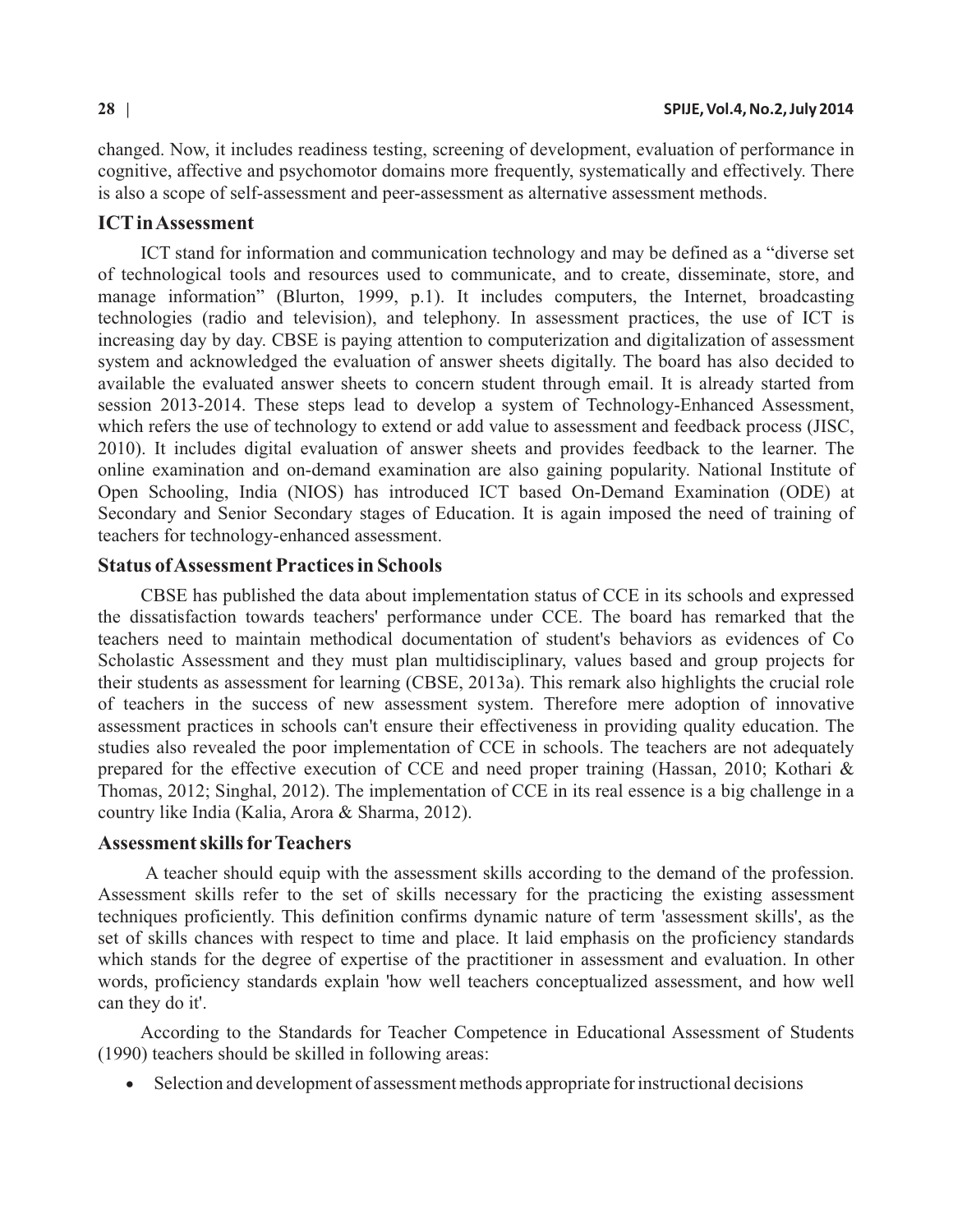#### **SPIJE, Vol.4, No.2, July 2014 | 29**

- ·Execution of assessment and interpretation the assessment results
- ·Utilizing assessment results in making decisions about learners, planning teaching, developing curriculum, and school improvement
- ·Developing valid grading procedures for learners
- Communicating assessment results to stakeholders
- ·Recognizing ethical and legal issues in assessment of learners (as cited in Brookhart, 2011 )

**The ACPA ASK Project-**2006 suggested a comprehensive categorization of assessment skills in terms of Proficiency standards covering different aspects of assessment and evaluation at professional level (Mitchell, 2006). The relevant points can be briefed as follows:

- Assessment Design: Ability to design a quantitative assessment plan including learning objectives, measurement of student achievement of those objectives, selection of appropriate quantitative data collection techniques, and analysis plan. Ability to determine the type of assessment desired or anticipated as being most useful by a specific group.
- Articulating Learning and Development Outcomes: Ability to articulate intentional student learning and development goals and their related outcomes. Ability to gather evidence through formative and summative assessment of the degree to which students demonstrate the projected outcomes.
- Selection of Data Collection and Management Methods: Ability to identify the types of data/information needed to perform the assessment. Ability to select methods and techniques of data collection and analysis appropriate to answering the questions posed by the assessment project.
- ·Assessment Instruments: Ability to identify strengths and weaknesses of established assessment instruments and select most appropriate instruments for the desired measurement target.
- Analysis of Assessment: Ability to analyze and interpret both quantitative and qualitative data. Ability to use software appropriate to these analyses.
- Assessment Ethics: Ability to appropriately determine when and where data and findings should be promulgated in a way that respects confidentiality and/or anonymity of the participants. This category is perhaps the most important as non-scholastic aspects of learners are also given due weightage in their academic evaluation.
- Effective Reporting and Use of Results: Ability to develop an appropriate written report of findings and to effectively communicate results that recognizes the stakeholders in terms of sophistication, areas of sensitivity, and level of detail likely to be effective and helpful.
- Politics of Assessment: Ability to use assessment in the context of strategic planning, budgeting, unit or institutional decision-making including use of assessment to effect changes when warranted.
- Assessment Education: Ability to educate others about the goals, needs, and techniques of assessment. Ability to work with educators across the institution on shared outcomes.

This categorization is meant for practitioners and scholars in the field of assessment and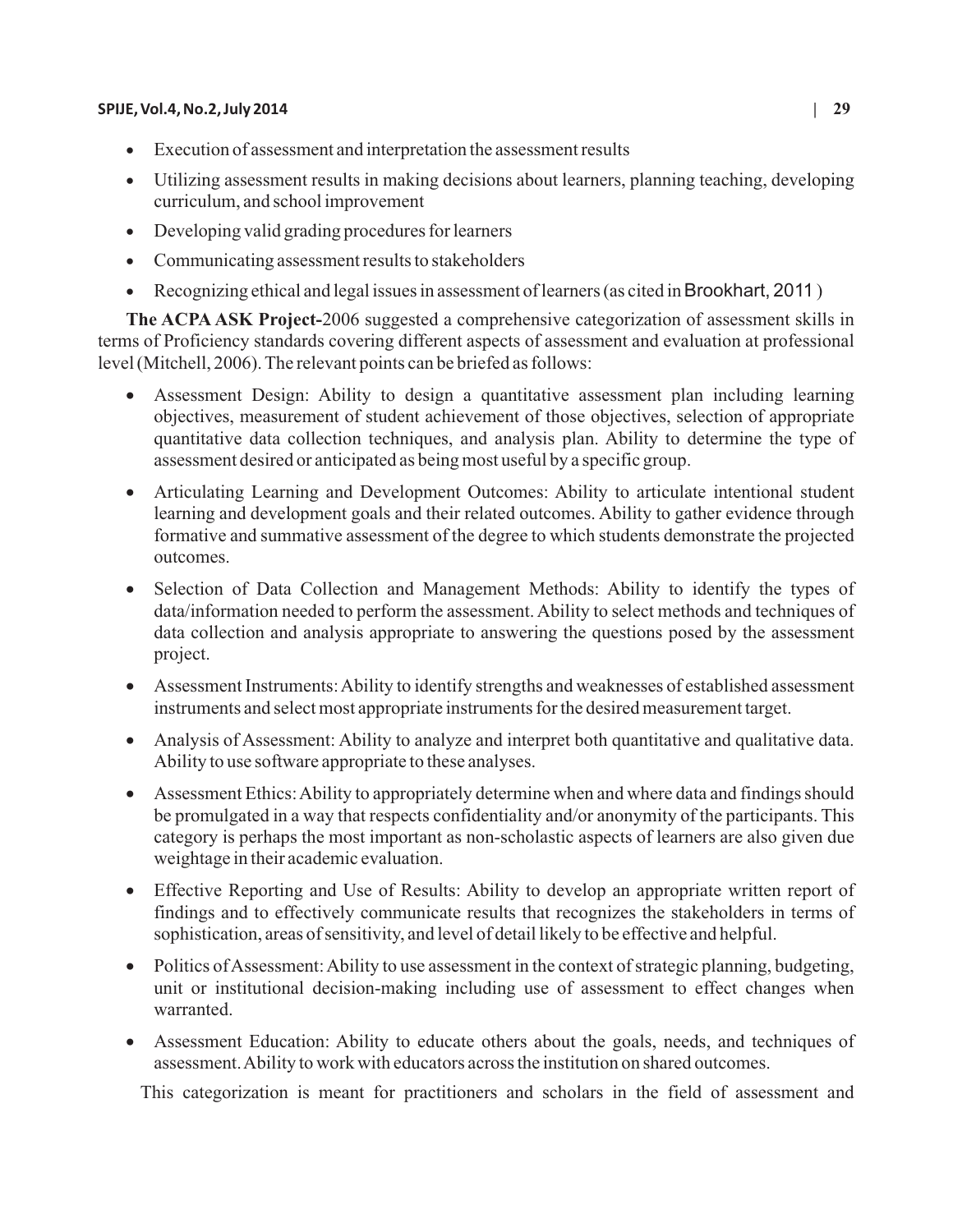evaluation. Since the teachers have assigned the responsibility of evaluation of their students, these skills are equally important to teachers also. Beside the above list, it is vital to add one more category, which can be termed as 'ICT skills for assessment'. It refers to the ability of using recent ICTs in assessment procedure effectively. It also connotes to the ability of developing new technologies for better assessment system. These skills are not purely exclusive from the above categories, rather intertwined with all of them. This set of skills permit the practitioners to go beyond the human limitations and to make the process of assessment and evaluation reliable, transparent as well as economic in terms of time, energy and money.

#### **Role of Teacher in New Scenario**

The expectations of the school system from a teacher change from time to time, responding to the broader social, economic and political changes taking place in the society (NCFTE-2009, p. 2). The teacher must be equipped not only to teach but also to understand and facilitate the students through continuous observation and assessment. Teacher must be efficient in using innovative practices under CCE system. No system can function in the absence of the availability of the right quality of teachers (NCFTE-2009, p. 18). In this context, there is a need to redefine the role of teachers under new assessment system. Teachers are now the evaluators of their students also and they should used assessment for learning along with assessment of learning.

### **TeacherEducation and Examination Reforms**

At present both pre-service and in-service training of school teachers are extremely inadequate and poorly managed. The training of teachers happens in insular, intellectually indigent environments that are detached from ground realities as well as the aims of education it advocates (NCFTE-2009, p. 6-10). The NCF-2005 has raised the issues regarding pedagogy, learning experiences, practical works as well as assessment system in teacher education. NCFTE-2009 has recommended CCE as one of the significant area to the professional development of teachers at all stages, both in their pre-service and in-service training. The current model of practice teaching is failed to provide the opportunity to get hands-on experience of innovative assessment methods.

Rajput, Tewari and Kumar (2005) have concluded that intensive and need-based training of teachers in assessment procedures is required for school-based evaluation system in Indian schools. Rao and Rao (n.d.) revealed that CCE demands the development of essential evaluation skills and competencies among teachers in order to integrate evaluation with their teaching- learning process assist students in the attainment of required standards through proper guidance, feedback and remediation. The findings of international studies also confirm that awareness and teachers' training plays important role in school based evaluation (Singh et al., 2004; Hayford, 2007; Begum & Farooqui, 2008; Bello & Tijani, (n. d.); Kakai, 2010; Pinar, 2011).

In the light of NCF-2005, NCFTE-2009 and the results of research studies on assessment system in schools, the teacher education programmes should also be focused on training of inservice as well as prospective teachers for innovative assessment methods and techniques. The approach in training for assessment should be futuristic. The dimensions of training for assessment and evaluation which must be taken into account in teacher education programmes are assessment skills, innovative assessment practices, and technology-enhanced assessment.

#### **Streamlining Teacher Education with Examination Reforms**

A teacher has to be trained in relation to the needs and demands of the school, the learner and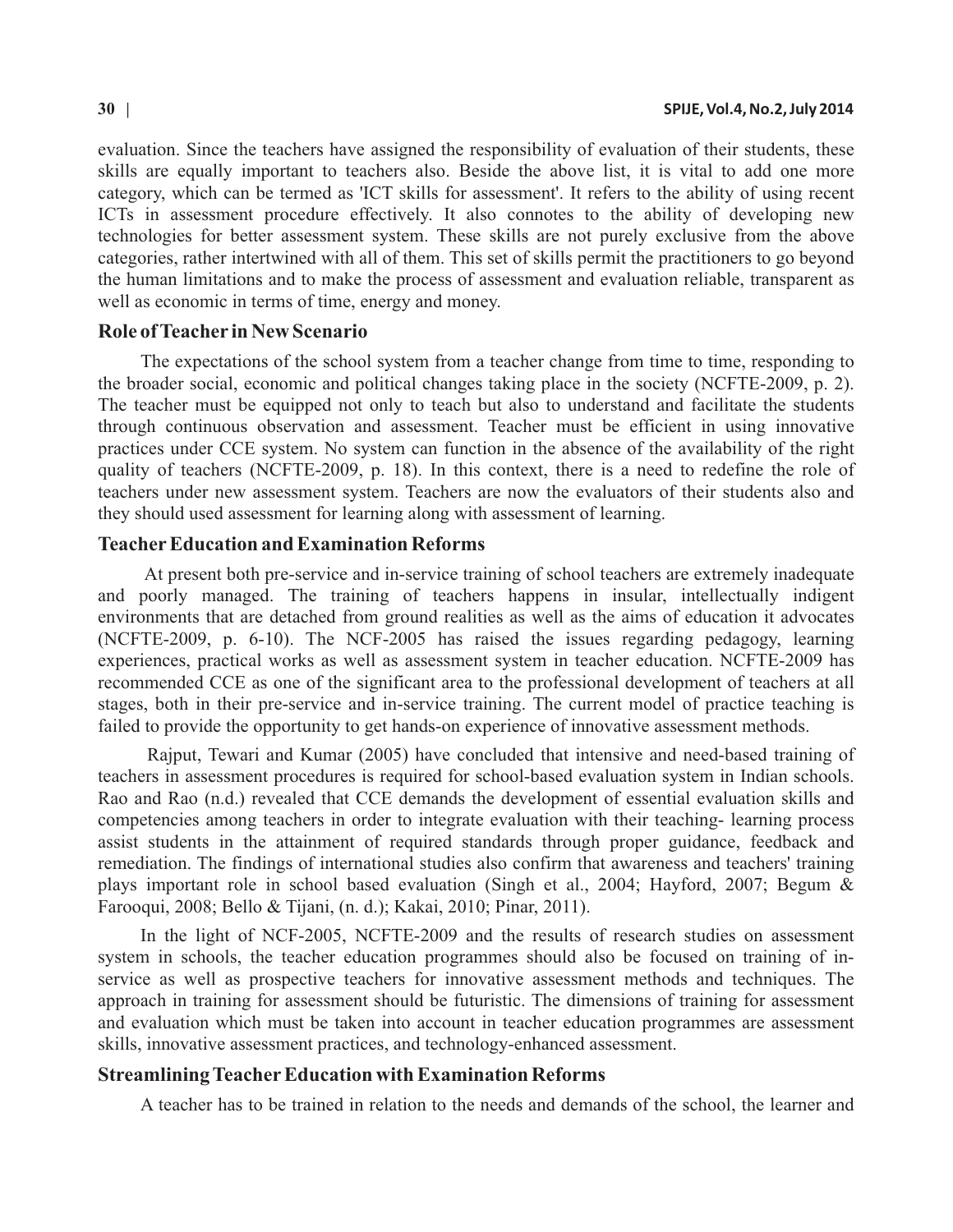#### **SPIJE, Vol.4, No.2, July 2014 | 31**

the learning process. There is a dire need to reorganize teacher education system in the light of recent developments in assessment and evaluation. Teacher education must integrate assessment theories with field experiences in innovative assessment practices to help trainees to develop necessary skills of assessment. Teachers should be skilled in organizing and executing assessment, as well as in providing feedback and follow up the results for improvement.

The different boards of school education and other agencies are making efforts for training of in-service teachers. CBSE has seriously taken the task of training of in-service teachers for CCE, and established the Centre for Assessment, Evaluation, and Research (CAER) through public private partnership with Pearson Foundation. They launched Assessment Training Programme (ATP) from February 2013 for teachers and principals (CBSE, 2013 b). CBSE has instructed schools to organize more workshops for their teachers on various aspects of CCE (CBSE, 2013a). Some private agencies like NIIT have also started training programme on CCE for teachers and other office staff.

On the other side, the inclusion of this issue in pre-service teacher education programmes is badly ignored. The curriculum of in-service teacher education has inadequately included the recent examination reforms. Few universities and institutions have incorporated topics like CCE, ODE, and online examination in theoretical part of their B.Ed. curriculum. But, such topics hardly find their place in the practical part of B.Ed. curriculum.

#### **Plan of Actions**

The plan of actions for streamlining teacher education with examination reforms includes both in-service and pre-service teacher education programmes. The plan of action also follows dual approach – that is – training for and training through innovative assessment practices.

**1. Action Plan for In-service Teacher Education:** In case of in-service teacher education the training for innovative assessment practices is a better approach. The action plan consists of three phases- development of training scheme in first phase, development of peer group trainers in second phase and training of in-service teachers in final phase. To execute this plan we need survey experts, professional assessment trainer and peer group trainers. A comprehensive survey will be conducted to find out the conceptual status of teachers on these practices, their problems and requirements regarding new examination system. Based on the findings a scheme for in-service training will be formulated and workshops, refresher courses, and symposiums will be planned for in-service teachers by the experts of assessment and evaluation. Then will be oriented about whole scheme and strategy of training. Some selected in-service teachers will be trained by these groups of professional assessment trainer accordingly. These peer group trainers should be trained upto professional level and they will train the in-service teachers at their work stations. Video lectures with real illustrations can also help better to develop concepts among inservice teachers. They have to be encouraged to participate actively in these activities. The feedback of in-service teachers at regular intervals is also beneficial to evaluate and modify the action plan.

Along with the above plan short term certificate courses on modern assessment methods and techniques will also helpful for in-service teachers. For this purpose faculty of Teacher Education of Central Universities and research institutions should develop their Measurement and Evaluation section to professional level and arrange such specialized courses.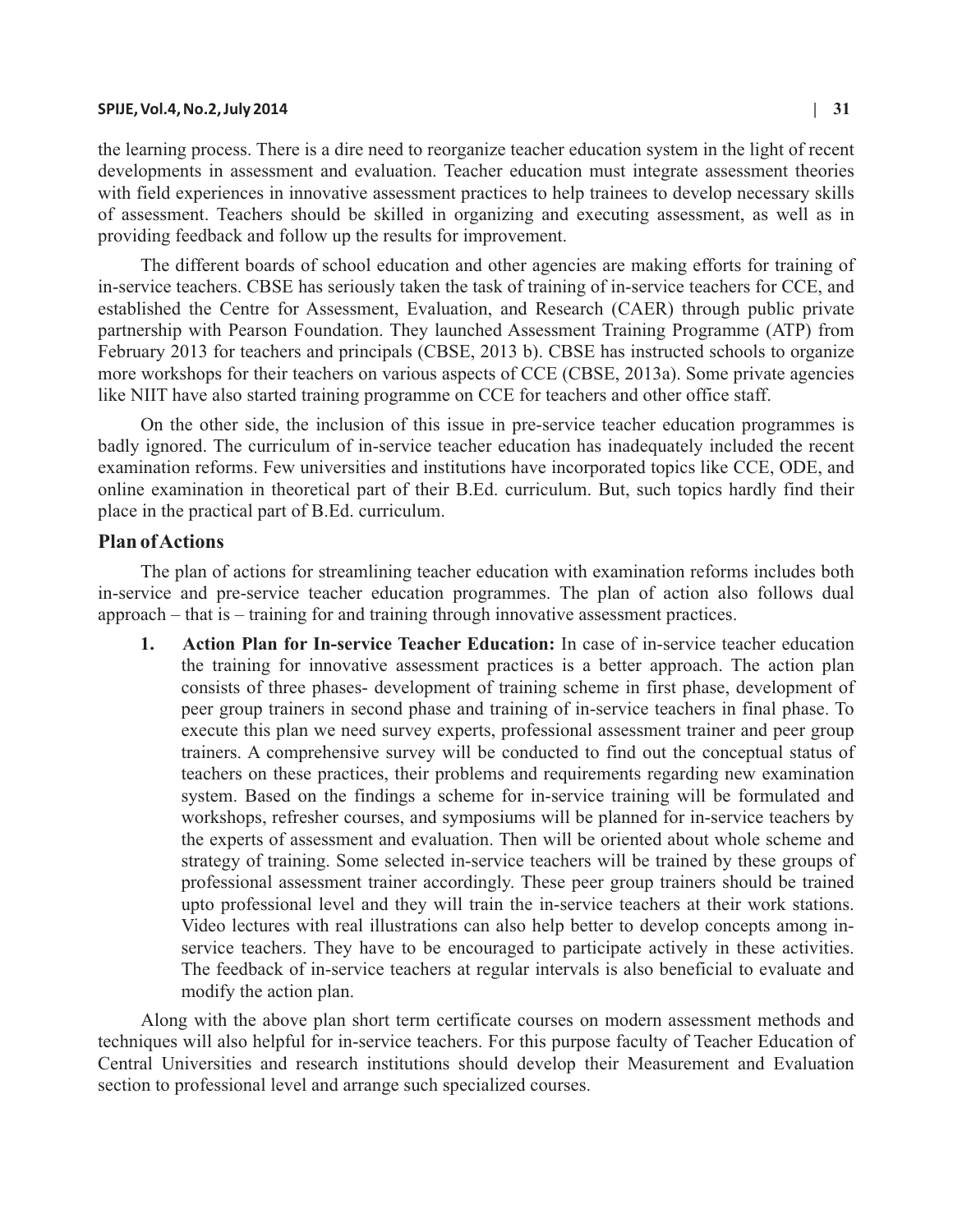**2. Action Plan for Pre-service Teacher Education:** The action plan for streamlining preservice teacher education should follow both approaches - training for as well as training through innovative assessment practices. Under training for assessment approach the curriculum of pre-service programmes and internship (or practice teaching) will be modified with respect to examination reforms. The curriculum of in-service programme has inadequately included the recent reforms in examination system which is largely theoretical in nature. The theoretical part of curriculum should include topics on recent assessment practices adequately. These topics should be compulsory to all trainees.

It is also felt that the internship programe is largely focused on the development of teaching skills among students and the training for assessment is badly ignored. In this context, the internship programme must provide the following opportunities for trainees:

- $\triangleright$  Interaction sessions with school teachers to share their experiences with trainees about new assessment practices
- Ø Participant observation of assessment activities held in schools
- Ø Designing assessment task based on any innovative assessment practice, executing, reporting and feedback to the stakeholders
- Ø Preparation of a report on their experiences with new assessment system including its strength, weakness, and suggestion for improvement

Training through innovative assessment practices refers to implementation of innovative assessment practices in assessment of trainee-teachers. It is wise to ensure the active participation of trainees in their assessment, which can also provide some experiences to them about new assessment techniques. It may include self-assessment, peer-assessment, assessment through team project, and assessment of co-scholastic aspect of trainees.

### **Issues in Streamlining Teacher Education**

The in-service training is a long-term process and demands both committed resource persons as well as financial support. The pre-service teacher education programmes are already overloaded with different activities and hardly fit in the specified duration of the programme. Most of the trainees are not getting their internship in schools which have implemented innovative assessment practices. Such schools may not ready to allow the trainees participate in assessment procedure in the name of confidentiality. Therefore, incorporating the above plan and activities during the internship is a challenging task. It needs a reorganization of the curriculum and needs to increase the duration of the pre-service teacher education programme. The above mission demands sufficient number teacher educators who are experts in innovative assessment practices.

#### **Concluding Remarks**

Modern teacher education has to functions under a global canvas created by the concepts of 'learning society', 'learning to learn', and 'assessment for learning'. The teacher education must be responsive to demands of schools, society, and nation. Therefore, in response to the examination reforms in schools the teacher education should own the responsibility to train both the pre- and inservice teachers for new assessment system. The different agencies related to school education, assessment system, and research bodies should collaborate to resolve the issue of professional development of both pre- and in-service training of teachers.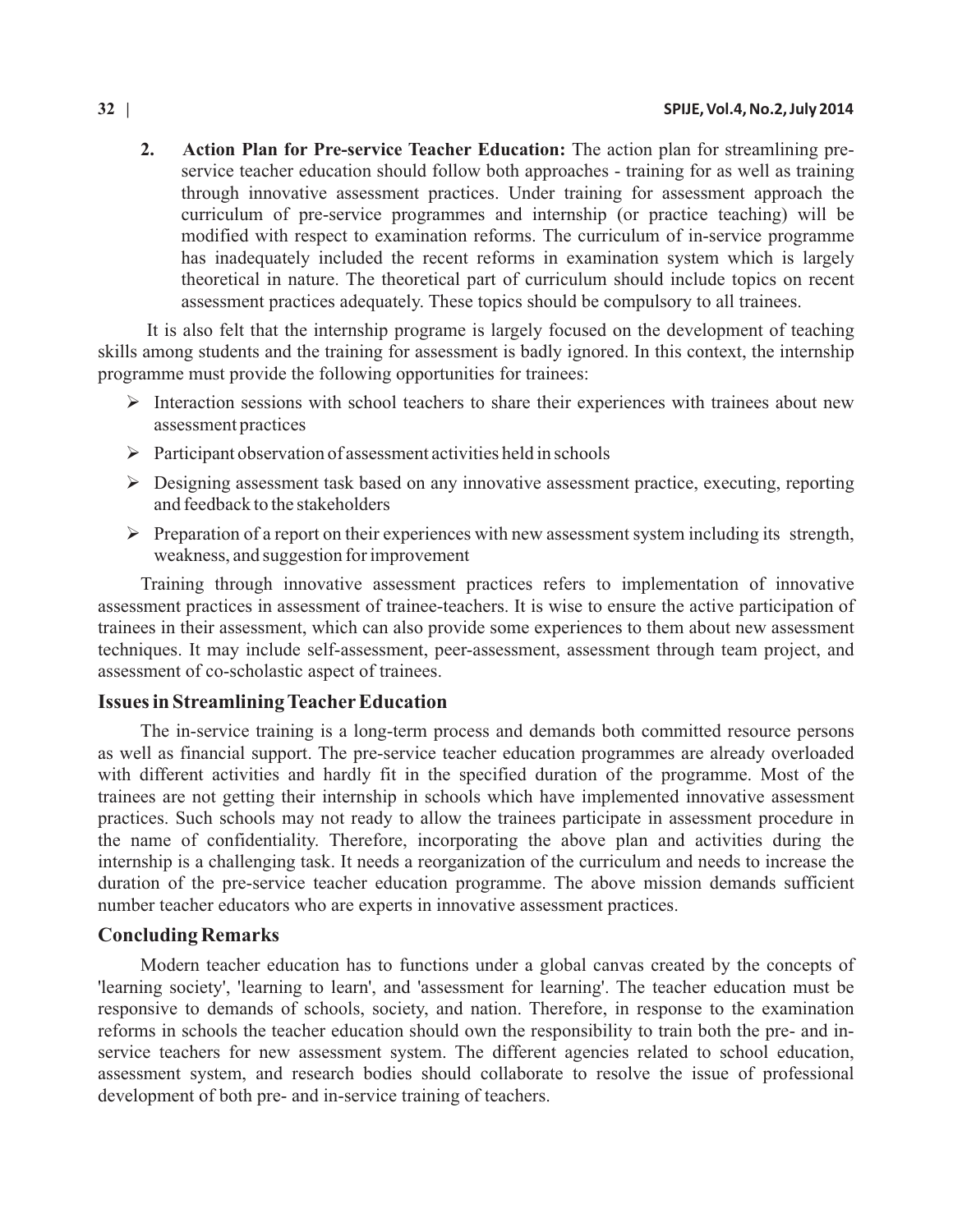# **References**

- **1.** Begum, M., & Farooqui, S. (2008). School based assessment: Will it really change the education scenario in Bangladesh? International Education Studies, 1(2). Retrieved from **www.ccsenet.org/journal.html**
- **2.** Bello, M. A., & Tijani, A. A. (n.d.). Training needs of teachers in school-based assessment in Anglophone West African countries. Retrieved from **http://www.iaea2010.com/fullpaper/ 306.pdf**
- **3.** Blurton, C. (1999). New Directions of ICT-Use in Education. Retrieved from **http://www.unesco.org/education/educprog/lwf/dl/edict.pdf**
- **4.** Brookhart, S. M. (2011). **Educational Assessment Knowledge and Skills for Teachers. Educational Measurement: Issues and Practice, 30 (1), 3-12.**
- **5.** CBSE (2013 a). Centre for Assessment, Evaluation & Research (CAER): Launch of Assessment Training Programme. Circular No. Acad-08/2013, dated - 24th January, 2013. Delhi: CBSE. Retrieved from URL: **www.cbseacademic.in**
- **6.** CBSE (2013 b). Follow-up Action on Analysis of Evidences of Assessment. Circular No: Acad - 17/2013, dated - 18th February, 2013. Delhi: CBSE. Retrieved from URL: **www.cbseacademic.in**
- **7.** Hassan, M. M. (2010). Continuous and Comprehensive Evaluation in Secondary School: A Critical Study**. Unpublished M.Phil. Dissertation, GGV, Bilaspur.**
- **8.** Hayford, S. K. (2007). Continuous assessment and lower attaining pupils in primary and junior secondary schools in Ghana (Doctoral Dissertation, University of Birmingham). Retrieved from **http://etheses.bham.ac.uk/128/1/Hayford08PhD.pdf**
- **9.** JISC (2010). Effective Assessment in a Digital Age: A guide to technology-enhanced assessment and feedback. Retrieved from **http://www.jisc.ac.uk/ media /documents / programmes/elearning/digiassass\_eada.pdf**
- **10.** Kakai, L. C. (2010). School based assessment of practical work in science education in Solomon Islands. (M.Ed. Dissertation, University of Waikato, New Zealand). Retrieved from **http://researchcommons.waikato.ac.nz/bitstream/10289/4303/1/thesis.pdf**
- **11.** Kalia, S., Arora, R., & Sharma, N. (2012). CCE: An Effective Change in Indian Education System to Develop Children's Creativity. 5th International Conference of Education, Research and Innovation Proceeding, pp. 1298-1308. Madrid, Spain: ICERI. Retrieved from **http://library.iated.org/view/KALIA2012CCE**
- **12.** Kothari, R. G., & Thomas, M. V. (2012). A Study on Implementation of Continuous and Comprehensive Evaluation in Upper Primary Schools of Kerala. MIER Journal of Educational Studies, Trends & Practices, 2(2), 168-176. Retrieved from **www.mierjs.in/ojs/index.php/mjestp/article/download/72/48**
- **13.** Mitchell, A. A. (2006). The ACPAASK Project: Assessment Skills and Knowledge Content Standards for Student Affairs Practitioners and Scholars. USA: American College Personnel Association. Retrieved from **http://www.myacpa.org/pd/ assessment /docs/ASK\_Project.pdf**
- **14.** National Council for Teacher Education (2009). **National Curriculum Framework for Teacher Education: Towards Preparing Professional and Humane Teacher**. New Delhi: